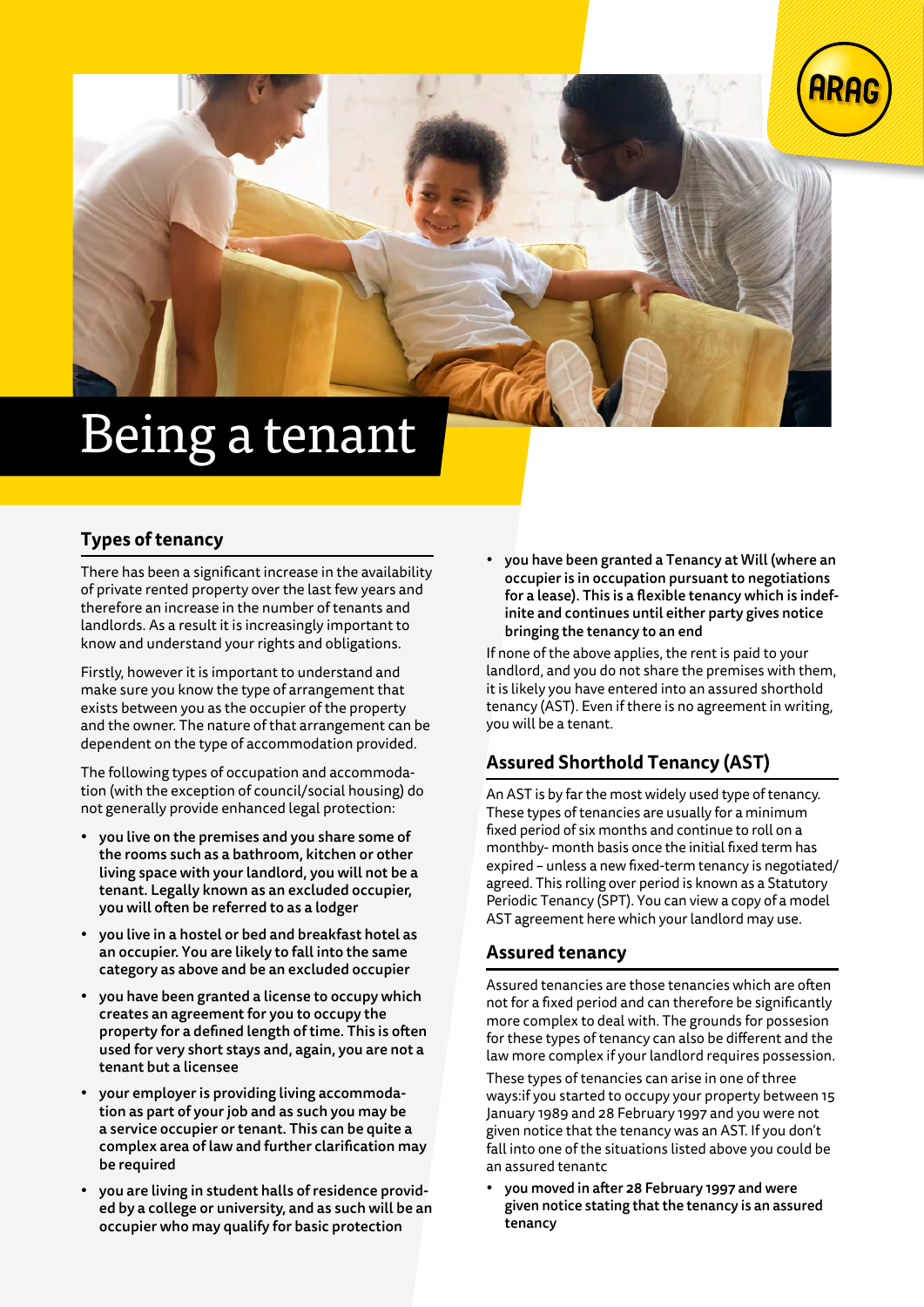## Being a tenant

• it may also be an assured tenancy if you 'inherited' the tenancy after a regulated tenant died. This generally applies to very old tenancies where the property has be occupied by a Tennant for a very long period of time. If you think this applies to you, you should take legal advice to clarify the situation.

### **Landlord responsibilities**

Your landlord has a number of responsibilities and obligations to you as a tenant. These are generally set out in your tenancy agreement and include:

#### **Not to disturb tenants**

It is sometimes necessary for your landlord to access your property and to undertake repairs. However you are entitled to live in your property free from any harassment or unnecessary interference. It is usual in standard tenancy agreements for there to be a clause allowing a landlord entry into the property on giving 48 hours' notice to check the condition of the property and/or to effect repairs.

If after receiving notice from your landlord (or their agent), you do not want this to happen, perhaps it is not convenient for you, then it is possible to object and your landlord should not then use this clause to gain entry at that time without your consent. You do need to be aware, however, that there are statutory inspections, such as those for gas appliances, which are required and access should be allowed for that.

Harassment, is where your landlord or anyone on his behalf, acts in a manner likely to cause distress or make it difficult for you to remain in the property. If this occurs it is possible to report the matter to the police or local authority.

This does not affect your landlord's right to enter the property without notice if there is an emergency. For example, if there is a burst pipe while the property is empty and emergency access is required to stop the water and prevent further damage.



#### **Carry out repairs**

Landlords are responsible for most repairs to the exterior or structure of a property and making sure the property is habitable. Therefore, problems with the roof, chimneys, walls, guttering and drains are the responsibility of the landlord. Landlords are also responsible for keeping the equipment for supplying water, gas and electricity in safe working order.

One of the common concerns tenants call us about relates to the issue of damp within the property.

See below for more details, but generally your landlord will only be responsible for this where it can be demonstrated that the damp problem is caused by a defect in the fabric of the building.

Tenants often have responsibility for some minor repairs and maintenance. This usually relates to:

- internal decorations
- gardens
- small jobs such as changing plugs and lightbulbs
- anything damaged as the result of negligent or wilful
- act
- we often receive requests for advice from tenants for such things as damp, the failure of domestic appliances or unwelcome guests, such as mice.

Here are some practical points in relation to such matters:

- check the terms of your tenancy agreement to see whether or not the matter complained of is referred to.
- damp generally falls into two categories, lifestyle damp and rising/penetrating damp. Lifestyle damp is caused by insufficient air circulating in the property i.e. a lack of ventilation to dry clothes or in the bathroom where steam is not allowed to escape. The mould and the damage caused by such damp will generally be the responsibility of the tenant. It is therefore important to ensure that you have sufficient windows open to allow air to circulate. Rising or penetrating damp is likely to be the result of a structural defect and generally be the responsibility of your landlord. If you have concerns about damp and mould it is possible to ask your landlord for a damp survey or contact your local authority.

Mice and bedbugs are always unwelcome but we are often consulted on whose responsibility it is to pay for any pest control. Generally mice are found where there is food. So if you leave food lying around it is possible mice will follow. If they are present because of your failure to clear away rubbish then they will be your responsibility. With bed bugs if you can show they were present when you moved in then your landlord will be

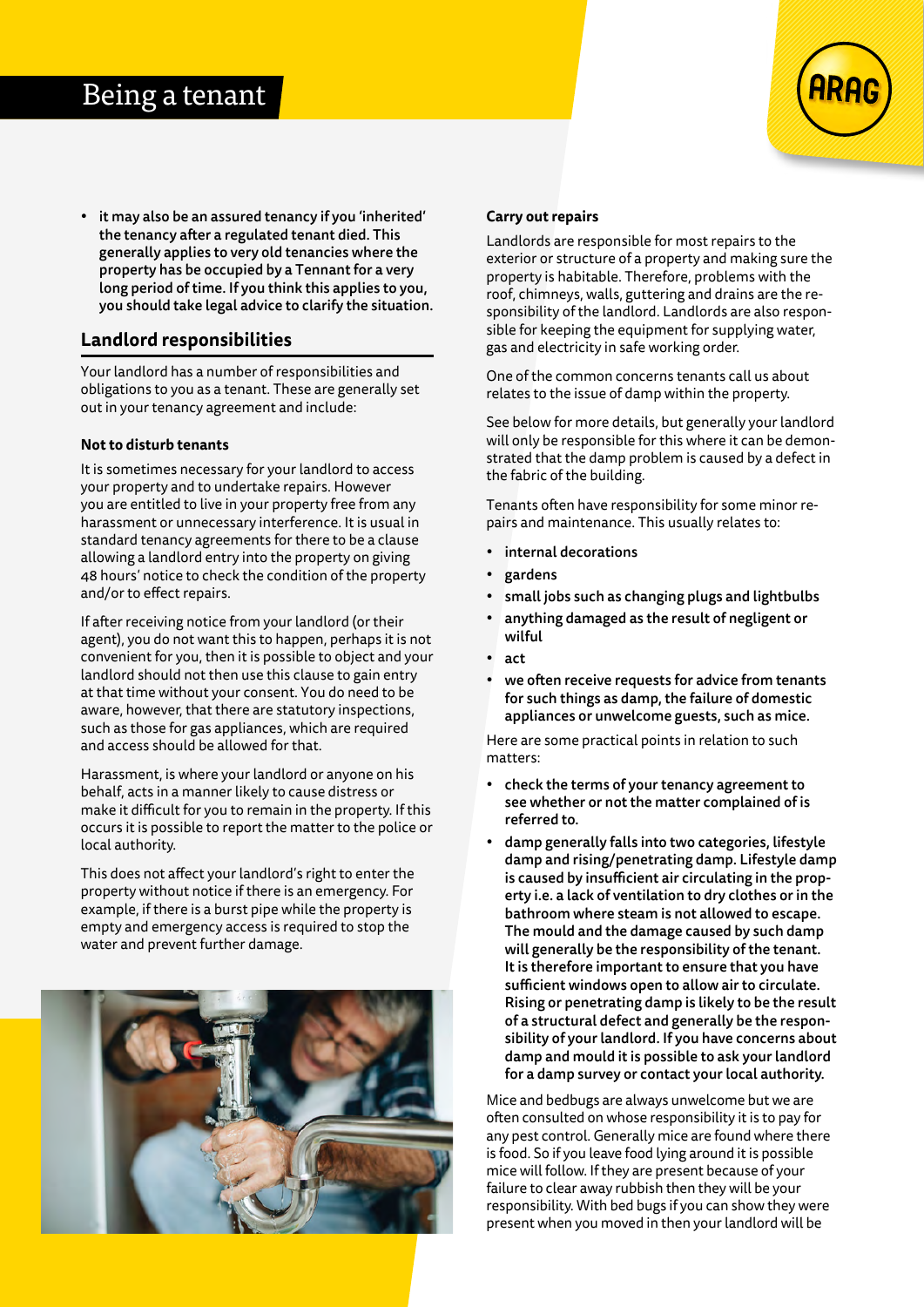



responsible, but if not then it may be your responsibility. It is also necessary to check your tenancy agreement for the need to notify your landlord if such an event occurs. This may be relevant in the event your landlord seeks to recover the costs of dealing with this from your rental deposit. Essentially if there is an existing pest control problem when you move in then the landlord is likely to be responsible.

• domestic appliances are often part of a rented property and are therefore included in the inventory which is checked at the outset of the tenancy. If the appliance stops working during the course of the tenancy, and this is not due to damage caused by your negligence, it should be repaired by your landlord. If this does not happen, you may want to get some quotes for the cost of the repair and give the landlord the opportunity to arrange the repair before getting it done yourself. If you take this course of action you will need to retain all records of any payments made.

#### **Keeping the tenant safe**

Your landlord has a common law duty to make sure that your rented home is a safe place to live. This means the property must be free from danger at all times, such as tripping hazards etc. Where you live in a flat, this duty can also extend to the common parts, such as the entrance hall.

There is a Housing Health and Safety Rating System (HHSRS) which applies to rented property and how hazards are assessed. You can find a copy of the guidance here.

In addition to the general duty and responsibility there are specific statutory obligations to:

- provide a gas safety certificate for every gas appliance supplied, renewed annually
- undertake any work recommended by a gas engineer
- ensure any furniture meets the necessary safety requirement e.g. is fire retardant
- ensure any electrical equipment is safe
- have a working smoke detector and carbon monoxide detector in the property where there is a solid fuel appliance i.e. not a gas appliance. Failure to do so could lead to a fine of up to £5,000

## **Assured Shorthold Formalities**

If you enter a new AST there are certain requirements that your landlord must comply with. These are:

- to protect your deposit in an approved scheme within 30 days of the start of the tenancy
- to provide prescribed information about the deposit within 30 days of receiving the deposit.

#### **Your landlord must also provide:**

- an energy performance certificate (EPC). An EPC is valid for ten years and you may be able to check the report for your property here \*
- a current gas safety certificate \*
- a hard copy or relevant link to a booklet entitled 'How to rent: the checklist for renting in England here.\*

\*Not a requirement in Wales.

Failure by your landlord to provide any of these items could have a significant impact on their ability to be able to apply for possession at the end of the tenancy if you do not leave (see below).

From 1 February 2016 it is also a requirement that your landlord also does a 'right to rent check'. This must be done within 28 days of the start of the tenancy and is required to check your immigration status. Your landlord will need to see your passport and your visa if you have one too. If you have no passport there are other documents you may be able to use to satisfy your landlord's request. You can find a list of them here.

#### **Immigration Checks**

All landlords must now take evidence of a tenant's immigration status. This means for all occupants of the property over the age of 18 the landlord will require evidence to show you are able to live in the UK. Original documents such as a biometric residence permit. You can see here the type of documents which may be required.

These checks are required where you intend to use the property as your main home and the relevant paperwork is required from everyone before the tenancy can start. These checks will be done by your landlord or their agent.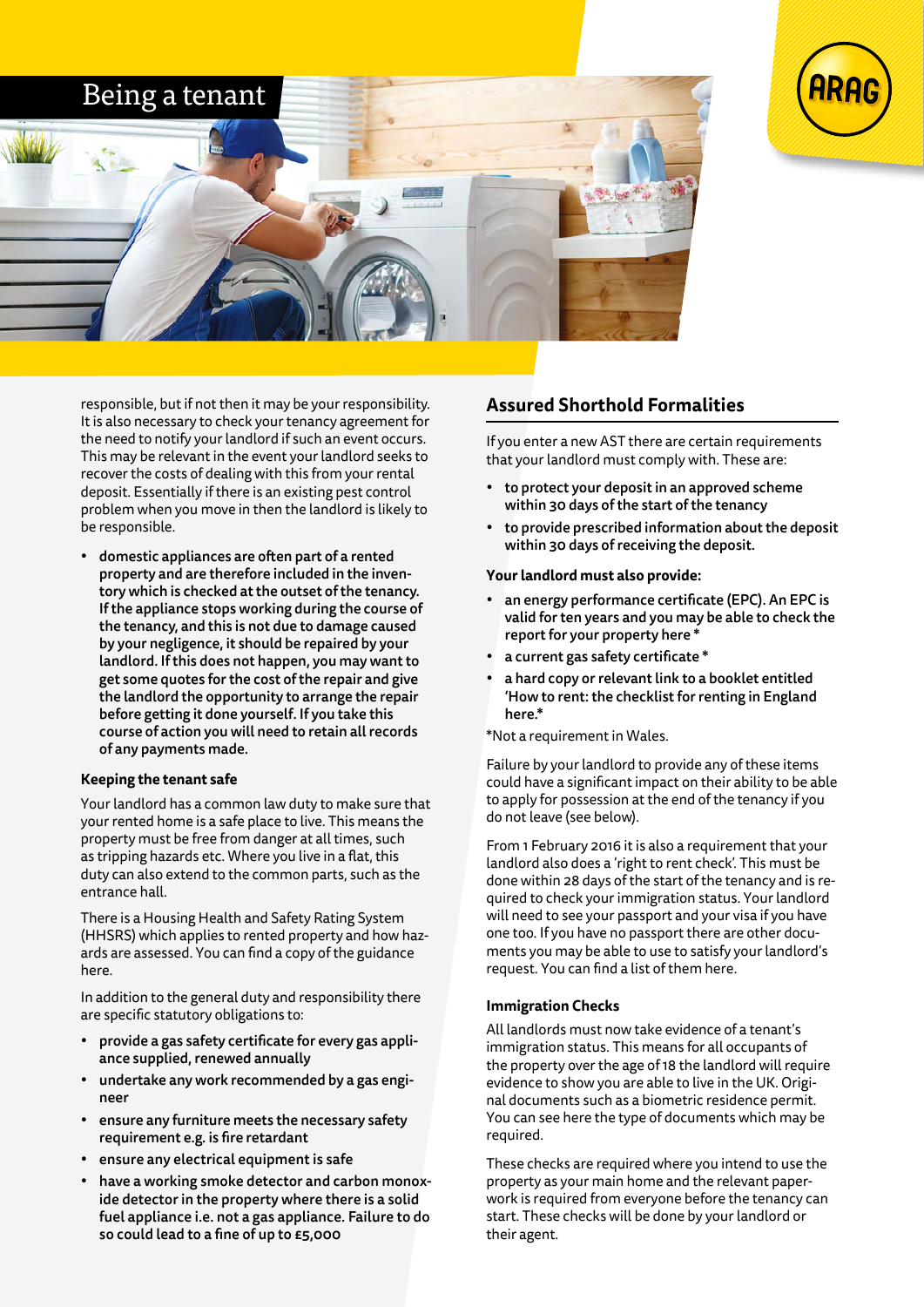

#### **Deposits**

It is a requirement for all landlords taking a deposit from a tenant in relation to an AST to place that deposit with a recognised deposit service.

There are three such services:

- Deposit Protection Service (Custodial and Insured)
- My Deposits Tenancy Deposit Scheme
- Tenancy Deposit Scheme

A landlord's duty to protect a tenant's deposit

For all AST's created after 6 April 2007, the deposit must be protected in one of the approved government schemes. Failure by your landlord to do so can have significant consequences. In addition you must also be provided with the prescribed information about the deposit within 30 days of your landlord having received it.

There have been a number of cases about deposits and failure to protect them when a fixed-term tenancy becomes a periodic tenancy at the end of that term. The situation now is that in the event the tenancy continues or is renewed after 26 March 2015, the deposit does not have to be re-protected or re-registered, provided it remains with the same scheme and is the same tenants.

## **Information a landlord must provide**

Your landlord must provide you with all the information the law requires (known as the prescribed information) within 30 days of receiving your deposit, including:

- your name and contact details
- the amount of deposit received and the address of the tenancy
- details of the tenancy deposit protection scheme you are using
- a copy of the deposit protection certificate signed by you
- information about the purpose of the tenancy deposit protection scheme
- how the tenant gets the deposit back at the end of the tenancy
- what to do if there is a dispute about the deposit

Many landlords use agents to deal with this and the relevant paperwork is often included in the tenancy agreement.

## **Types of tenancy deposit protection schemes**

The two types of tenancy deposit protection schemes are:

Custodial schemes – where the landlord or their agent pays the deposit into the scheme, where it will remain until the end of the tenancy

Insurance scheme – where the landlord or their agent keeps the tenant's deposit but pays an insurance premium to the scheme. This effectively insures the deposit for future return/loss

To check whether your deposit is registered you will need to check with each of the deposit schemes using the links above and for this you will need to have details of your postcode, the date the tenancy started and the amount of the deposit paid.

## **Penalties when a deposit is not protected or is protected late**

If your landlord does not follow the correct procedure

to protect your deposit, you may apply to the court for compensation of between one and three times the value of the deposit paid.

If your landlord protected the deposit after 30 days of the receipt of the deposit, failed to provide details of the deposit scheme used within 30 days or failed to protect the deposit at all, you can apply to the court during the course of the tenancy or after it has expired for a remedy. A court can also order your landlord to protect a deposit in a suitable scheme.

If this has happened to you there is useful guidance on the Shelter website on what to do next, which you can find here including standard letters and guidance on the relevant court forms to use.

It is worth noting this is not a small claims court process and requires a different procedure called a Part 8 Claim procedure.

## **What does it mean if your landlord fails to register your deposit?**

With standard ASTs a landlord can decide to evict the tenant after the fixed term has expired by issuing a section 21 notice giving the tenants two months to leave the property. If the tenants do not leave, the next step would generally be for the landlord to issue court proceedings.

However, in order to issue the proceedings your landlord will have to prove that they have protected the deposit and given you the relevant notice containing the prescribed information.

If your landlord has failed to register the deposit, they cannot issue a section 21 notice and cannot therefore gain possession of the property at this time. If your landlord has protected the deposit but has not provided you with the prescribed information, they must do so before issuing a section 21 notice.

You may still be subject to eviction proceedings for other matters, such as non-payment of rent, but that is a different matter.